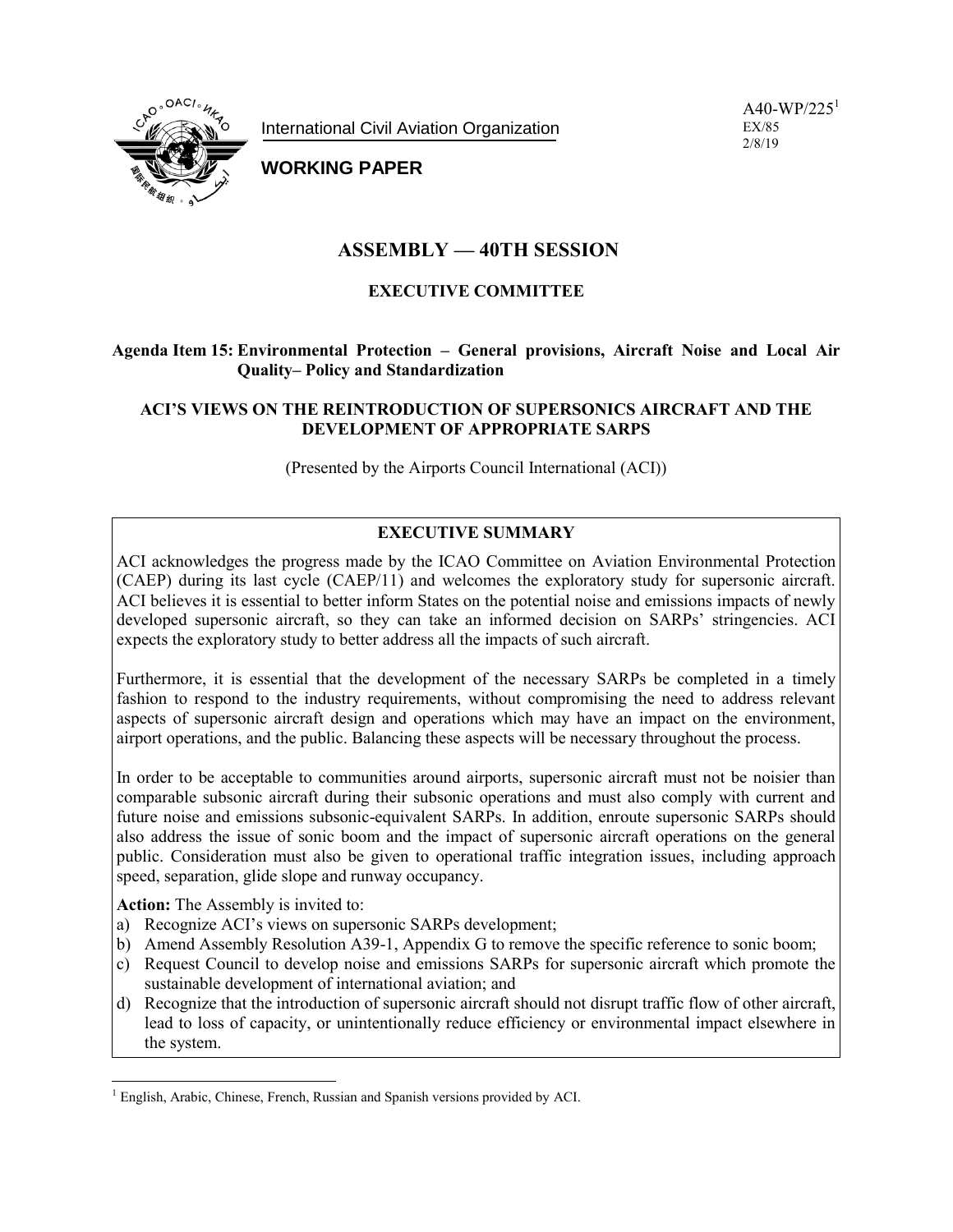| <i>Strategic</i><br>Objectives:   | This working paper relates to Strategic Objective E: Environmental Protection |
|-----------------------------------|-------------------------------------------------------------------------------|
| Financial<br><i>implications:</i> | No financial implication                                                      |
| References:                       | A40-WP/54-EX/21<br>A40-WP/57-EX/24<br>A40-WP/354-EX/148 (Information Paper)   |

### 1. **INTRODUCTION**

1.1 The reintroduction of supersonic aircraft may occur as early as 2023. The ICAO Committee on Aviation Environmental Protection (CAEP) is currently working on the development of noise and emissions Standards and Recommended Practices (SARPs) for supersonic aircraft. ACI fully supports the work at CAEP and recognizes the need of ICAO to develop timely international SARPs which promote the harmonized sustainable development of international aviation.

1.2 However, ACI is concerned that manufacturers have not been able to present evidence that new supersonic aircraft will be able to meet the latest ICAO standards for their subsonic counterparts of the same Maximum Takeoff Mass (MTOM). Considering that there is strong pressure on airports to reduce the noise and emissions footprint around them, and to reduce the impact of aviation on their communities, ACI believes that the re-introduction of supersonic aircraft must not undermine the efforts and achievements of the industry over the past decades. This is a matter which affects the entire aviation industry.

1.3 Furthermore, with the most recent scientific evidence brought by the Inter-governmental Panel on Climate Change (IPCC), which confirmed the need to limit global warming to 1.5°C it has become ever more relevant to ensure that the reintroduction of supersonic fleets do not reverse decades of improvements in fuel burn efficiency.

### 2. **NOISE**

2.1 In terms of assessment of community noise impact of supersonic aircraft, particularly around airports, ACI is concerned that their operational characteristics may not be fully captured using current subsonic noise certification methodologies. ICAO needs to address this challenge properly, as not to do so would undermine the achievements and efforts of the aviation community to address noise at and around the airports. For airports, there would be a negative impact on the relationship our members have strived to establish with surrounding communities. For others in the aviation sector, it could lead to calls for restricted operations or other measures which would limit the opportunities to accommodate the growth in air service demand.

2.2 ACI therefore supports the agreement to an exploratory study at the CAEP/11 meeting in February 2019 and expects the study to deliver an assessment of the likely impact on community noise. The results of the study are intended to provide CAEP with a better understanding of airport noise impacts resulting from the introduction of supersonic aircraft, and not prejudge the need to conduct a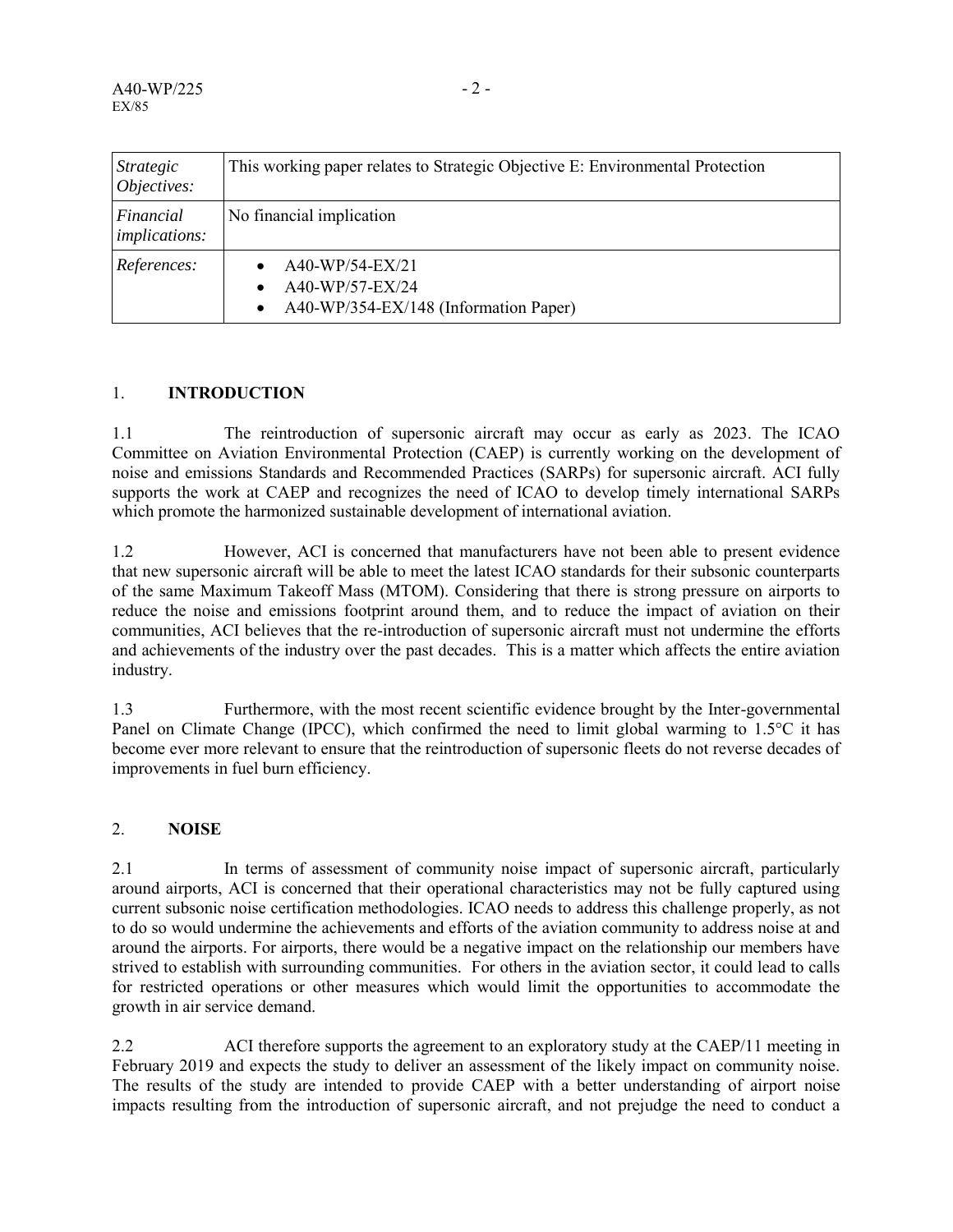stringency options analysis in the future. ACI will participate fully in the study drawing on its global membership to provide expert practical advice.

#### 3. **EMISSIONS**

3.1 The IPCC Report published in October 2018 highlighted the need for the entire global economy to transition to net zero emissions by 2050 in order to avoid the most severe impacts of climate change. Considering these recommendations, and the expected growth of aviation in the coming decades, ACI believes that supersonic aircraft should also comply with subsonic-equivalent ICAO CO2 standard. This is a matter in which the aviation industry as a whole needs to be seen to be making progress to meet its international obligations.

3.2 Similarly, local air quality standards that have already been addressed by ICAO for subsonic engine emissions should apply to supersonic aircraft when they operate subsonically in the vicinity of airports.

#### 4. **OPERATIONAL ISSUES**

4.1 ACI is also concerned about the operational integration of supersonic aircraft at congested airports. It is currently not clear what approach speed, wake separation, glide path angle, or runway occupancy supersonic aircraft will require, manufacturers have not been able to show that new supersonic aircraft will be able to behave in a similar way to subsonic aircraft of the same MTOM. ACI is of the general view that the introduction of supersonic aircraft should not disrupt traffic flow of other aircraft, lead to loss of capacity, or unintentionally reduce efficiency or environmental impact elsewhere in the system.

### 5. **ICAO RESOLUTION A39-1**

5.1 Resolution A39-1, Appendix G, should be extended to apply to the Landing and Take-Off (LTO) SARPs development. Specifically, Clause 2 of the Resolution instructs the Council, in the light of the available information and availing itself of the appropriate machinery, to review the Annexes and other relevant documents, so as to ensure that they take due account of the problems which the operation of supersonic aircraft may create for the public.

5.2 ACI fully supports the Council's proposal to change the text of the Resolution to include an explicit mention of the exploratory study on supersonics agreed at the CAEP/11 meeting. Considering that the exploratory study will address the impacts of supersonic aircraft operations at airports and that the sonic boom is not anticipated to be created during LTO procedures around airports, ACI believes the title of the Resolution should be revised accordingly, to remove the reference of sonic boom to better reflect the content. There is no doubt that ICAO should take due account of the problems which the operations of supersonic aircraft may create for the public, that those problems go far beyond the sonic boom issue, and affect airports and communities surrounding them.